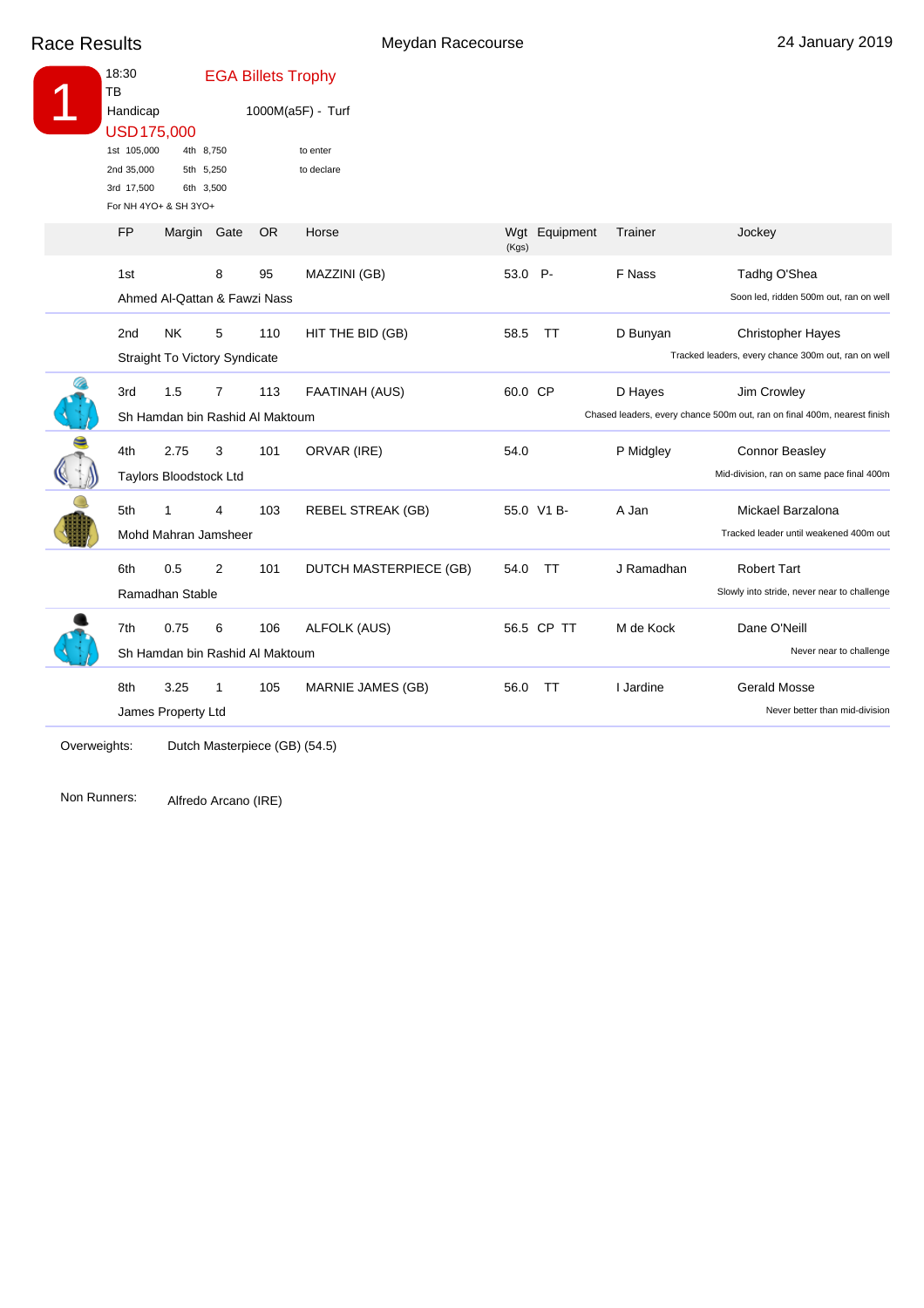|               | 19:05<br>TВ                                                                                |                                            | Al Bastakiya Trial Sponsored By Emirates Global Aluminium |            |                                                                  |              |           |               |                                                                                     |  |
|---------------|--------------------------------------------------------------------------------------------|--------------------------------------------|-----------------------------------------------------------|------------|------------------------------------------------------------------|--------------|-----------|---------------|-------------------------------------------------------------------------------------|--|
|               | Conditions<br>USD100,000<br>1st 60,000<br>2nd 20,000<br>3rd 10,000<br>For NH & SH 3YO ONLY |                                            |                                                           |            | 1900M(a9.5F) - Dirt                                              |              |           |               |                                                                                     |  |
|               |                                                                                            |                                            | 4th 5,000<br>5th 3,000<br>6th 2,000                       |            | to enter<br>to declare                                           |              |           |               |                                                                                     |  |
|               | FP                                                                                         | Margin Gate                                |                                                           | OR.        | Horse                                                            | Wgt<br>(Kgs) | Equipment | Trainer       | Jockey                                                                              |  |
|               | 1st                                                                                        | Ahmad Al Shaikh                            | 3                                                         | 90         | MANGUZI (FR)                                                     | 56.5         |           | A Al Rayhi    | Fernando Jara<br>Soon led, kicked clear 500m out, kept on well, just held on        |  |
|               | 2 <sub>nd</sub><br>Godolphin                                                               | 0.5                                        | 1                                                         | 86         | ESTIHDAAF (USA)                                                  | 56.5         |           | S bin Suroor  | Christophe<br>Mid-division, ridden 600m out, kept on well final 300m, just failed   |  |
|               | 3rd                                                                                        | 12.5<br>Kingsley Park 10                   | 13                                                        | 102        | VICTORY COMMAND (IRE)                                            | 57.5         |           | M Johnston    | Royston Ffrench<br>Mid-division, kept on final 400m but no chance with first two    |  |
|               | 4th                                                                                        | 4.5                                        | 6                                                         | 107        | <b>GRECKO (ARG)</b><br>Fern Circle Stables, C & H Diamond Racing | 62.0         |           | K McPeek      | Patrick Cosgrave<br>Mid-division, ran on same pace final 500m                       |  |
|               | 5th                                                                                        | $\overline{2}$<br>Phoenix Ladies Syndicate | 4                                                         | 85         | SUPERIOR (USA)                                                   | 56.5         |           | A bin Harmash | <b>Connor Beasley</b><br>Tracked leader, every chance 500m out, weakened final 300m |  |
|               | 6th                                                                                        | 1.25<br>L & N Racing LLC (Lee Levinson)    | 8                                                         | 95         | TONE BROKE (CAN)                                                 | 57.5         | TT        | S Asmussen    | Jim Crowley<br>Mid-division, ran on same pace final 500m                            |  |
|               | 7th                                                                                        | <b>NK</b><br>Fawzi Abdulla Nass            | 2                                                         | <b>NOR</b> | OBEYAAN (USA)                                                    | 55.0 V       |           | F Nass        | <b>Richard Mullen</b><br>Slowly into stride, never near to challenge                |  |
|               | 8th                                                                                        | 1.25<br>Sh Rashid bin Humaid Al Nuaimi     | 7                                                         | <b>NOR</b> | RAAYAN (USA)                                                     | 55.0 B-      |           | A Al Rayhi    | Antonio Fresu<br>Slowly into stride, never near to challenge                        |  |
|               | 9th<br>H and B                                                                             | 0.5                                        | 10                                                        | 85         | AL SEEL LEGACY'S (USA)                                           | 56.5         |           | D Watson      | <b>Patrick Dobbs</b><br>Mid-division, chased leaders 600m out, weakened final 500m  |  |
|               | 10th                                                                                       | 6.25<br><b>Bouresly Racing Syndicate</b>   | 9                                                         | <b>NOR</b> | SHANTY STAR (USA)                                                | 55.0         |           | R Bouresly    | Ismail Koyuncu<br>Slowly into stride, never near to challenge                       |  |
|               | 11th                                                                                       | 3.25<br><b>Bouresly Racing Syndicate</b>   | 11                                                        | 75         | ALLA MAHLAK (USA)                                                | 55.0         |           | R Bouresly    | Pierantonio<br>Never near to challenge                                              |  |
| $\frac{1}{4}$ | 12 <sub>th</sub>                                                                           | 3<br>Fawzi Abdulla Nass                    | 12                                                        | 80         | <b>BILA SHAK (USA)</b>                                           | 55.0         |           | F Nass        | Adrie De Vries<br>Slowly away, always in rear                                       |  |
|               | 13th                                                                                       | 1.5<br>Abdul Mohsen Al Abdul Kareem        | 5                                                         | <b>NOR</b> | ALDA'IYA (USA)                                                   | 55.0 V-      |           | D Watson      | Sam Hitchcott<br>Never better than mid-division                                     |  |
|               | 14th                                                                                       | 12.5<br><b>Bouresly Racing Syndicate</b>   | 14                                                        | <b>NOR</b> | <b>ISKANDARANI (USA)</b>                                         | 55.0 B       |           | R Bouresly    | <b>Brett Doyle</b><br>Always in rear                                                |  |

Non Runners: Art Du Val (GB)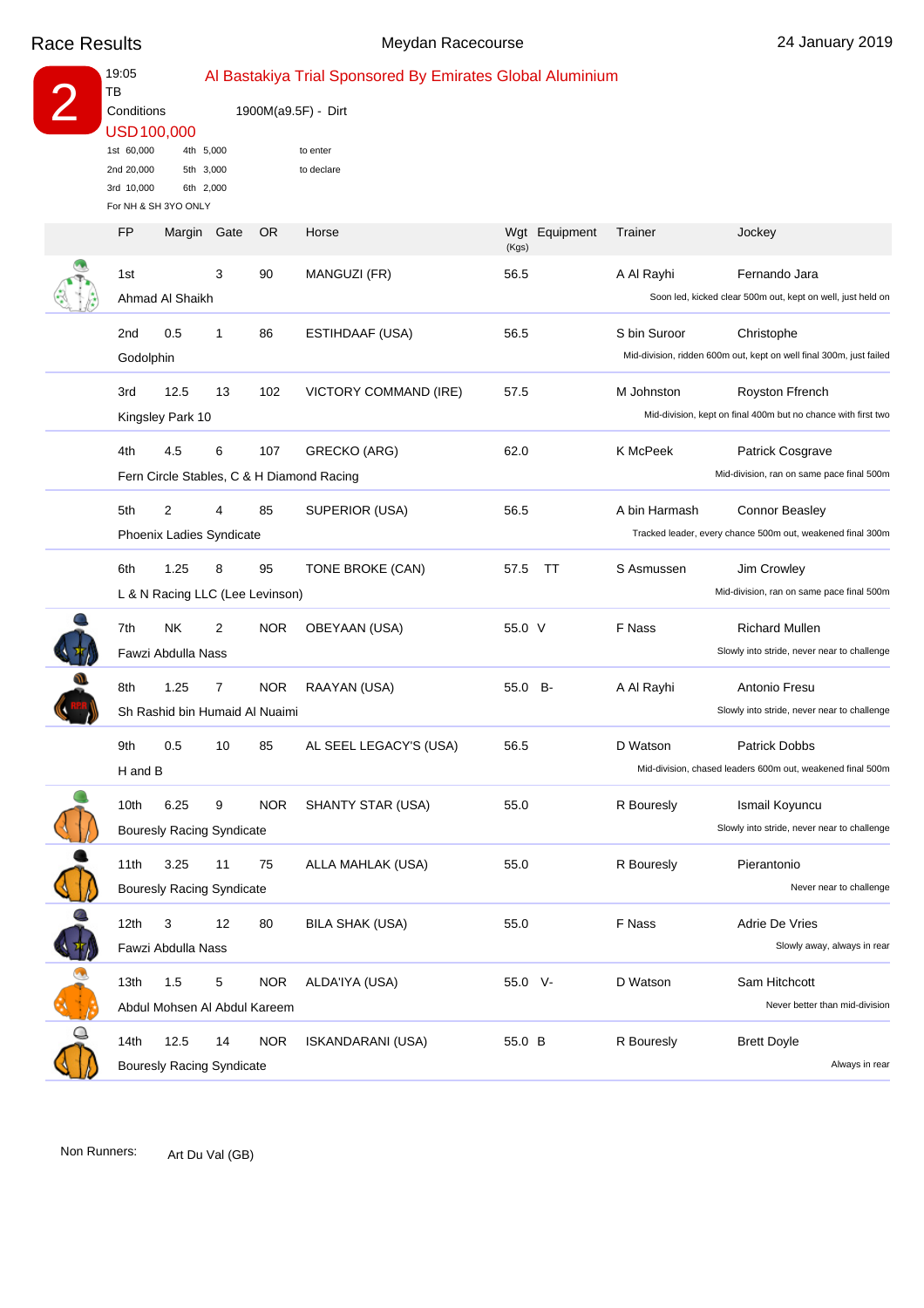| 19:40<br>TB           |                                    |                   | Al Rashidiya Sponsored By Emirates Global Aluminium |                           |         |                                                                              |                                                                   |                                                                                      |  |  |
|-----------------------|------------------------------------|-------------------|-----------------------------------------------------|---------------------------|---------|------------------------------------------------------------------------------|-------------------------------------------------------------------|--------------------------------------------------------------------------------------|--|--|
| Group 2<br>USD250,000 |                                    | 1800M(a9F) - Turf |                                                     |                           |         |                                                                              |                                                                   |                                                                                      |  |  |
| 1st 150,000           |                                    | 4th 12,500        |                                                     | to enter                  |         |                                                                              |                                                                   |                                                                                      |  |  |
| 2nd 50,000            | 5th 7,500                          |                   |                                                     | to declare                |         |                                                                              |                                                                   |                                                                                      |  |  |
| 3rd 25,000            | 6th 5,000<br>For NH 4YO+ & SH 3YO+ |                   |                                                     |                           |         |                                                                              |                                                                   |                                                                                      |  |  |
| FP                    | Margin Gate                        |                   | OR.                                                 | Horse                     | (Kgs)   | Wgt Equipment                                                                | Trainer                                                           | Jockey                                                                               |  |  |
| 1st                   |                                    | 3                 | 114                                                 | DREAM CASTLE (GB)         | 57.0    |                                                                              | S bin Suroor                                                      | Christophe                                                                           |  |  |
| Godolphin             |                                    |                   |                                                     |                           |         |                                                                              |                                                                   | Mid-division, smooth progress 700m out, ridden to lead 400m out, ran on well, easily |  |  |
| 2 <sub>nd</sub>       | 3                                  | $\overline{7}$    | 111                                                 | LESHLAA (USA)             | 57.0    |                                                                              | S bin Suroor                                                      | Patrick Cosgrave                                                                     |  |  |
| Godolphin             |                                    |                   |                                                     |                           |         |                                                                              | Mid-division, ran on final 400m but no chance with winner         |                                                                                      |  |  |
| 3rd                   | <b>NS</b>                          | 6                 | 111                                                 | RACING HISTORY (IRE)      | 57.0 V  |                                                                              | S bin Suroor                                                      | <b>Kevin Stott</b>                                                                   |  |  |
| Godolphin             |                                    |                   |                                                     |                           |         | Tracked leader, every chance 400m out, ran on well but no chance with winner |                                                                   |                                                                                      |  |  |
| 4th                   | 1.5                                | $\mathbf{1}$      | 116                                                 | <b>BLAIR HOUSE (IRE)</b>  | 57.0 B  |                                                                              | C Appleby                                                         | James Doyle                                                                          |  |  |
| Godolphin             |                                    |                   |                                                     |                           |         |                                                                              |                                                                   | Settled rear, ran on final 500m, nearest finish                                      |  |  |
| 5th                   | 1                                  | 5                 | 109                                                 | EUGINIO (IRE)             | 57.0    |                                                                              | F Nass                                                            | <b>Fabrice Veron</b>                                                                 |  |  |
| Victorious            |                                    |                   |                                                     |                           |         |                                                                              | Slowly into stride, never near to challenge but ran on final 400m |                                                                                      |  |  |
| 6th                   | 0.75                               | 9                 | 113                                                 | DEAUVILLE (IRE)           | 57.0 V- |                                                                              | F Nass                                                            | Adrie De Vries                                                                       |  |  |
| Victorious            |                                    |                   |                                                     |                           |         |                                                                              |                                                                   | Never better than mid-division                                                       |  |  |
| 7th                   | 5.75                               | 8                 | 109                                                 | FIRST CONTACT (IRE)       | 56.5    |                                                                              | C Appleby                                                         | Colm O'Donoghue                                                                      |  |  |
|                       |                                    |                   |                                                     |                           |         |                                                                              |                                                                   |                                                                                      |  |  |
| Godolphin             |                                    |                   |                                                     |                           |         |                                                                              |                                                                   | Always in rear                                                                       |  |  |
| 8th                   | HD                                 | 4                 | 110                                                 | <b>BAY OF POETS (IRE)</b> | 57.0    |                                                                              | C Appleby                                                         | <b>Brett Doyle</b>                                                                   |  |  |
| Godolphin             |                                    |                   |                                                     |                           |         |                                                                              |                                                                   | Soon led, headed and weakened 400m out                                               |  |  |
| 9th                   | 11                                 | $\overline{2}$    | 105                                                 | AROD (IRE)                | 57.0    |                                                                              | D Simcock                                                         | Jim Crowley                                                                          |  |  |
|                       | Two Towers Partnership             |                   |                                                     |                           |         |                                                                              |                                                                   | Tracked leader until weakened 600m out                                               |  |  |
|                       |                                    |                   |                                                     |                           |         |                                                                              |                                                                   |                                                                                      |  |  |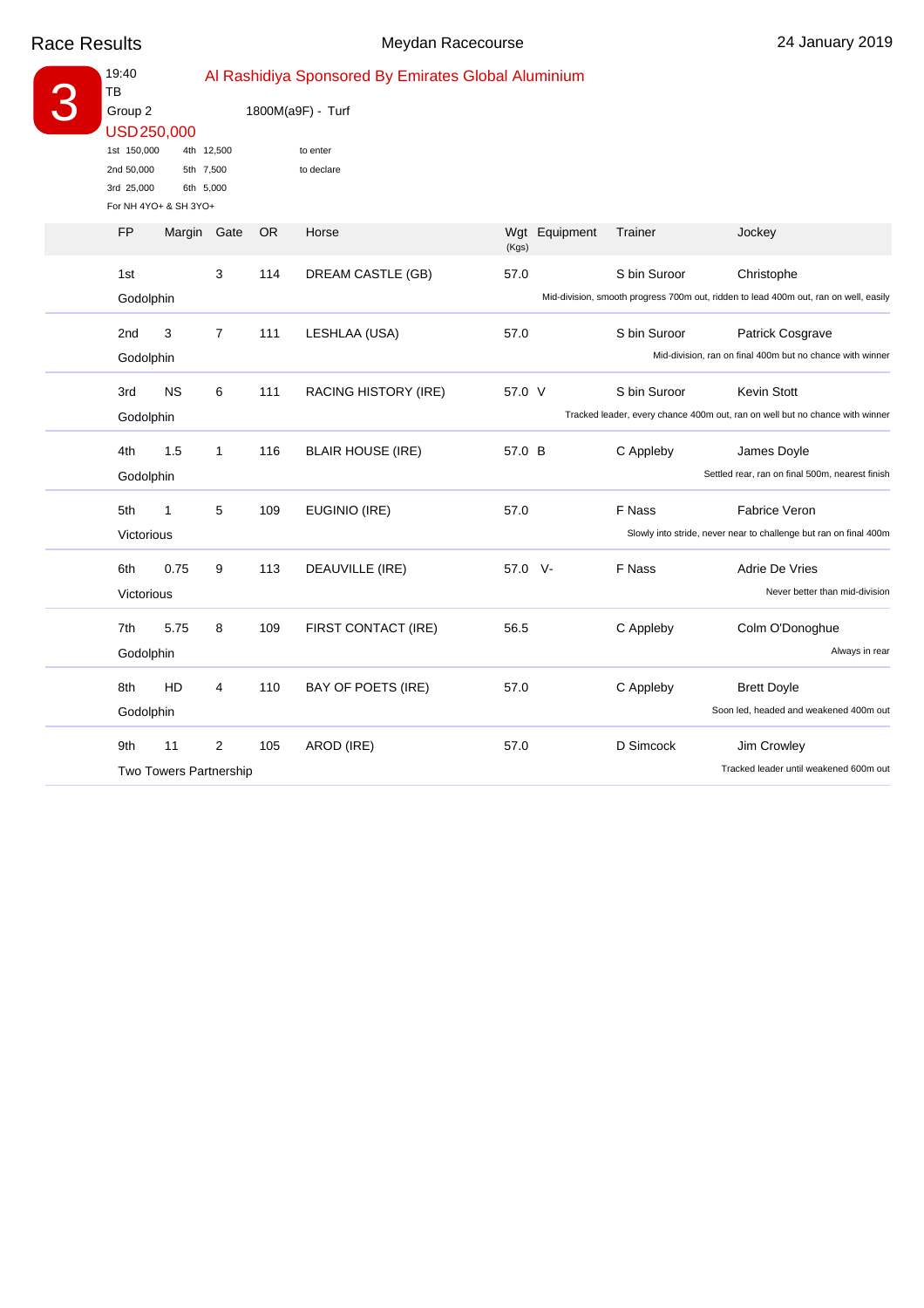Race Results **Meydan Racecourse** 24 January 2019

|  | 20:15<br>TB<br>Handicap<br>USD135,000                           |                                                    |                                     |     | <b>EGA Jebel Ali Trophy</b> |        |               |              |                                                                                    |  |  |
|--|-----------------------------------------------------------------|----------------------------------------------------|-------------------------------------|-----|-----------------------------|--------|---------------|--------------|------------------------------------------------------------------------------------|--|--|
|  |                                                                 |                                                    |                                     |     | 2000M(a10F) - Dirt          |        |               |              |                                                                                    |  |  |
|  | 1st 81,000<br>2nd 27,000<br>3rd 13,500<br>For NH 4YO+ & SH 3YO+ |                                                    | 4th 6,750<br>5th 4,050<br>6th 2,700 |     | to enter<br>to declare      |        |               |              |                                                                                    |  |  |
|  | <b>FP</b>                                                       |                                                    | Margin Gate                         | OR. | Horse                       | (Kgs)  | Wgt Equipment | Trainer      | Jockey                                                                             |  |  |
|  | 1st                                                             | Sh Mohd bin Khalifa Al Maktoum                     | 1                                   | 102 | SALTARIN DUBAI (ARG)        |        | 57.0 B TT     | S Seemar     | <b>Richard Mullen</b><br>Soon led, kicked clear 500m out, ran on well              |  |  |
|  | 2 <sub>nd</sub>                                                 | 1.25<br>Ahmad Ghalita Almheiri                     | 7                                   | 95  | MONTSARRAT (IRE)            | 53.5 B |               | S Jadhav     | Mickael Barzalona<br>Mid-division, ran on well final 400m, nearest finish          |  |  |
|  | 3rd<br>Lee Tae In                                               | 0.5                                                | $\overline{2}$                      | 100 | DOLKONG (USA)               | 56.0   |               | S Foster     | <b>Olivier Doleuze</b><br>Mid-division, ran on well final 300m, nearest finish     |  |  |
|  | 4th                                                             | 5.75<br>Sh Rashid bin Humaid Al Nuaimi             | 6                                   | 92  | <b>KEY BID (GB)</b>         | 53.0   | TT            | A Al Rayhi   | Fernando Jara<br>Tracked leaders, every chance 500m out, one pace final 400m       |  |  |
|  | 5th                                                             | HD<br>Mohd Khalifa Al Basti                        | 5                                   | 95  | <b>MYSTIQUE MOON (GB)</b>   | 53.5   |               | D Watson     | Sam Hitchcott<br>Mid-division, not much room 600m out, ran on same pace final 500m |  |  |
|  | 6th                                                             | <b>SH</b><br>Fern Circle Stables, Magdalena Racing | 9                                   | 108 | SENIOR INVESTMENT (USA)     | 60.0   |               | K McPeek     | Patrick Cosgrave<br>Never near to challenge                                        |  |  |
|  | 7th<br>Godolphin                                                | 1.75                                               | 3                                   | 92  | WELSH LORD (GB)             | 53.0   |               | S bin Suroor | <b>Christopher Hayes</b><br>Tracked leader until weakened final 500m               |  |  |
|  | 8th                                                             | 4.75<br>Mohd Khalifa Al Basti                      | 8                                   | 97  | TRIED AND TRUE (USA)        | 54.5 V |               | D Watson     | <b>Patrick Dobbs</b><br>Never near to challenge                                    |  |  |
|  | 9th                                                             | 12.5<br>Kingsley Park Owners Club                  | 4                                   | 104 | <b>AQUARIUM (GB)</b>        | 57.5   |               | M Johnston   | James Doyle<br>Slowly away, always in rear                                         |  |  |

Overweights: Tried And True (USA) (55.0), Key Bid (GB) (53.5)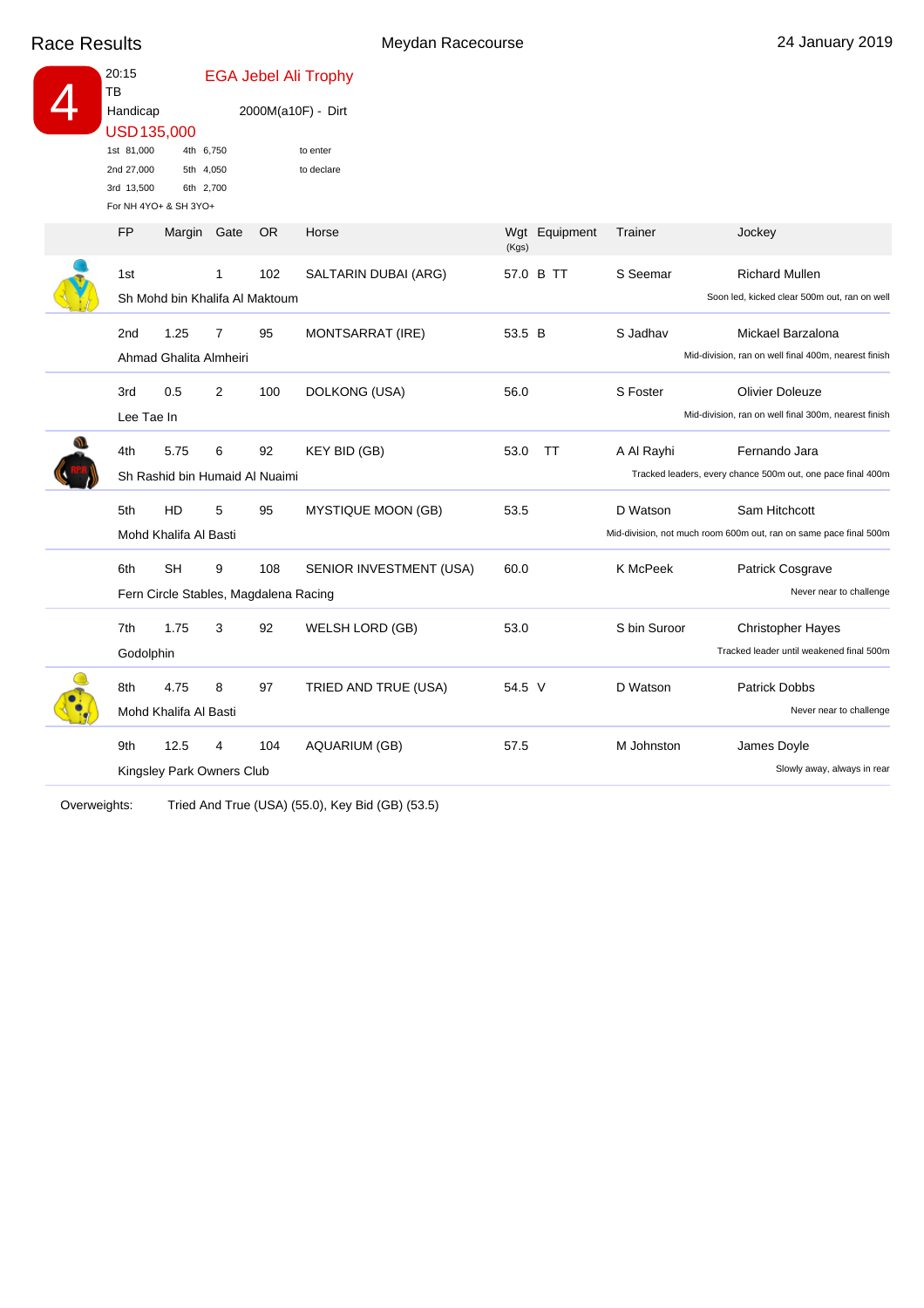|              | 20:50<br>TB<br>Group 2<br>USD 250,000<br>1st 150,000<br>2nd 50,000<br>3rd 25,000 |                                             | 4th 12,500<br>5th 7,500<br>6th 5,000 |           | Al Fahidi Fort Sponsored By Emirates Global Aluminium<br>1400M(a7F) - Turf<br>to enter<br>to declare |         |               |               |                                                                                                |
|--------------|----------------------------------------------------------------------------------|---------------------------------------------|--------------------------------------|-----------|------------------------------------------------------------------------------------------------------|---------|---------------|---------------|------------------------------------------------------------------------------------------------|
|              |                                                                                  | For NH 4YO+ & SH 3YO+                       |                                      |           |                                                                                                      |         |               |               |                                                                                                |
|              | FP                                                                               | Margin Gate                                 |                                      | <b>OR</b> | Horse                                                                                                | (Kgs)   | Wgt Equipment | Trainer       | Jockey                                                                                         |
|              | 1st<br>Godolphin                                                                 |                                             | 7                                    | 111       | D'BAI (IRE)                                                                                          |         | 57.0 B TT     | C Appleby     | James Doyle<br>Mid-division, smooth progress 500m out, led 300m out, ran on well               |
|              | 2 <sub>nd</sub><br>Godolphin                                                     | 1.75                                        | 4                                    | 106       | <b>MYTHICAL MAGIC (IRE)</b>                                                                          | 57.0    |               | C Appleby     | Colm O'Donoghue<br>Mid-division, chased leaders 600m out, ran on well 400m out, nearest finish |
|              | 3rd                                                                              | DH<br>Phoenix Thoroughbred Ltd              | 12                                   | 100       | LANSKY (IRE)                                                                                         | 57.0    |               | S Jadhav      | Mickael Barzalona<br>Tracked leaders, every chance 400m out, weakened final 200m               |
|              | 3rd<br>Godolphin                                                                 | 0.5                                         | 8                                    | 111       | BRAVO ZOLO (IRE)                                                                                     |         | 57.0 CP-      | C Appleby     | <b>Brett Doyle</b><br>Bumped at start, mid-division, ran on final 300m, nearest finish         |
|              | 5th<br>Godolphin                                                                 | 1.75                                        | 1                                    | 110       | TOP SCORE (GB)                                                                                       | 57.0 CP |               | S bin Suroor  | Christophe<br>Never near to challenge but ran on final 400m                                    |
| $\mathbf{U}$ | 6th                                                                              | <b>NK</b><br>Sh Mansoor bin Mohd Al Maktoum | 13                                   | 112       | CHAMPIONSHIP (IRE)                                                                                   | 57.0    | ТT            | A bin Harmash | <b>Connor Beasley</b><br>Tracked leader, led 500m out, headed 400m out, ran on same pace       |
|              | 7th                                                                              | <b>NK</b><br>Go Bloodstock                  | 9                                    | 117       | COMIN' THROUGH (AUS)                                                                                 |         | 58.5 B TT     | C Waller      | Patrick Cosgrave<br>Tracked leader, every chance 600m out, one pace final 500m                 |
|              | 8th                                                                              | 1<br><b>Excel Racing</b>                    | 11                                   | 108       | ANOTHER BATT (IRE)                                                                                   | 57.0    |               | G Scott       | Sam Hitchcott<br>Never better than mid-division                                                |
|              | 9th                                                                              | HD                                          | 6                                    | 118       | MARINARESCO (SAF)<br>Shirtliff, Commodore Racing, Bass Racing, Green                                 | 57.0 B  |               | M de Kock     | <b>Bernard Fayd'Herbe</b><br>Always in rear                                                    |
|              | 10th                                                                             | 0.5<br>Mohd Khalifa Al Basti                | 3                                    | 101       | PORTAMENTO (IRE)                                                                                     | 57.0    |               | A Al Rayhi    | Fernando Jara<br>Tracked leader until weakened final 600m                                      |
|              | 11th                                                                             | 3.75<br>Sh Hamdan bin Rashid Al Maktoum     | 10                                   | 112       | JANOOBI (SAF)                                                                                        | 57.0    |               | M de Kock     | Jim Crowley<br>Soon led, headed and weakened 500m out                                          |
|              | 12 <sub>th</sub>                                                                 | 4<br><b>Eckhard Sauren</b>                  | $\overline{2}$                       | 113       | DEGAS (GER)                                                                                          | 57.0    |               | M Klug        | Adrie De Vries<br>Never better than mid-division                                               |
|              | 13th                                                                             | 5.25<br>Stuart Graham                       | 5                                    | 109       | INTISAAB (GB)                                                                                        | 57.0 CP |               | D O'Meara     | <b>Martin Harley</b><br>Never near to challenge                                                |